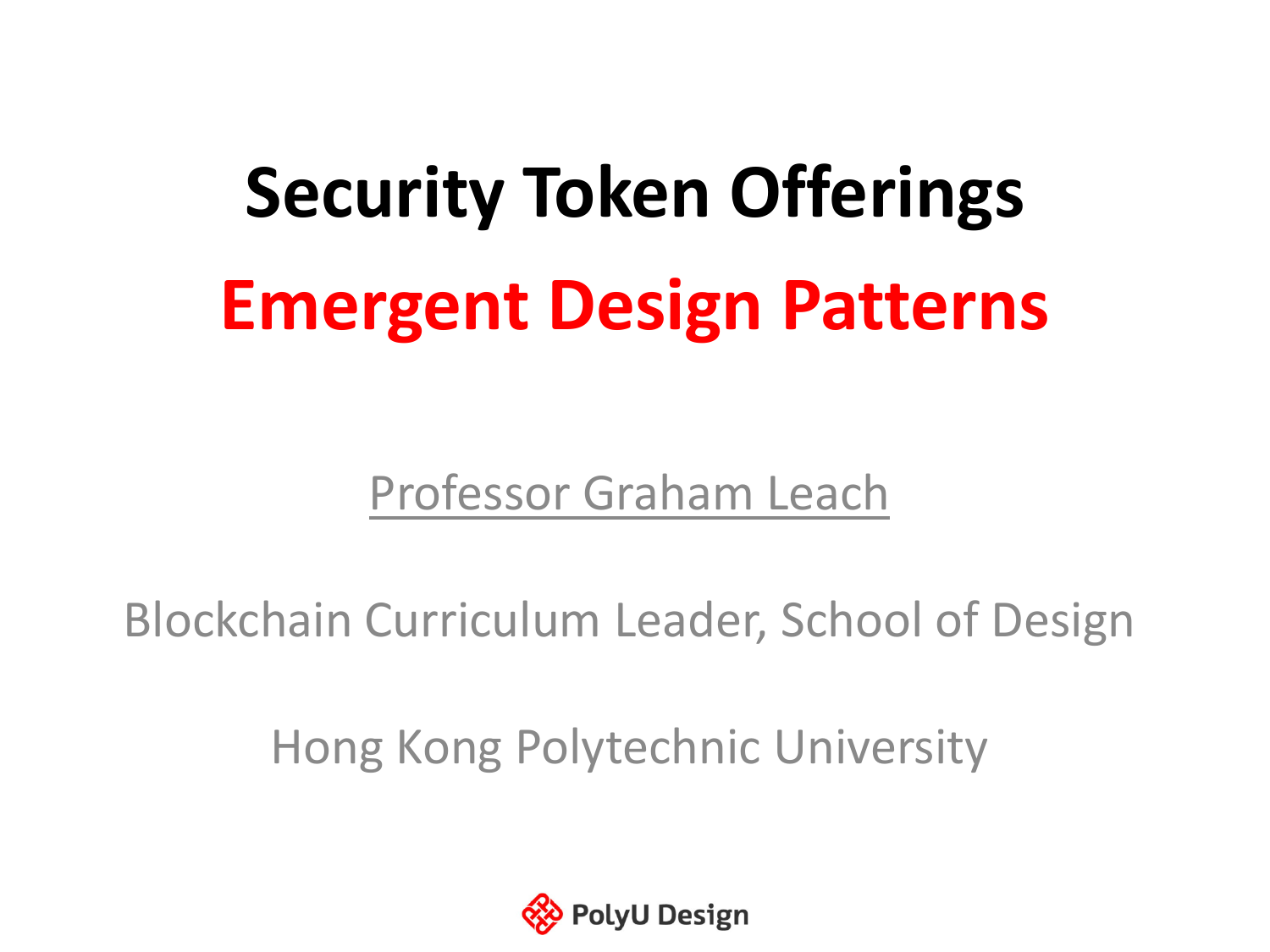## Professor Graham Leach



**graham-leach.com**

**Systems Engineer Strategic Management Entrepreneurship & Innovation Innovation Ecosystem Design Researcher**

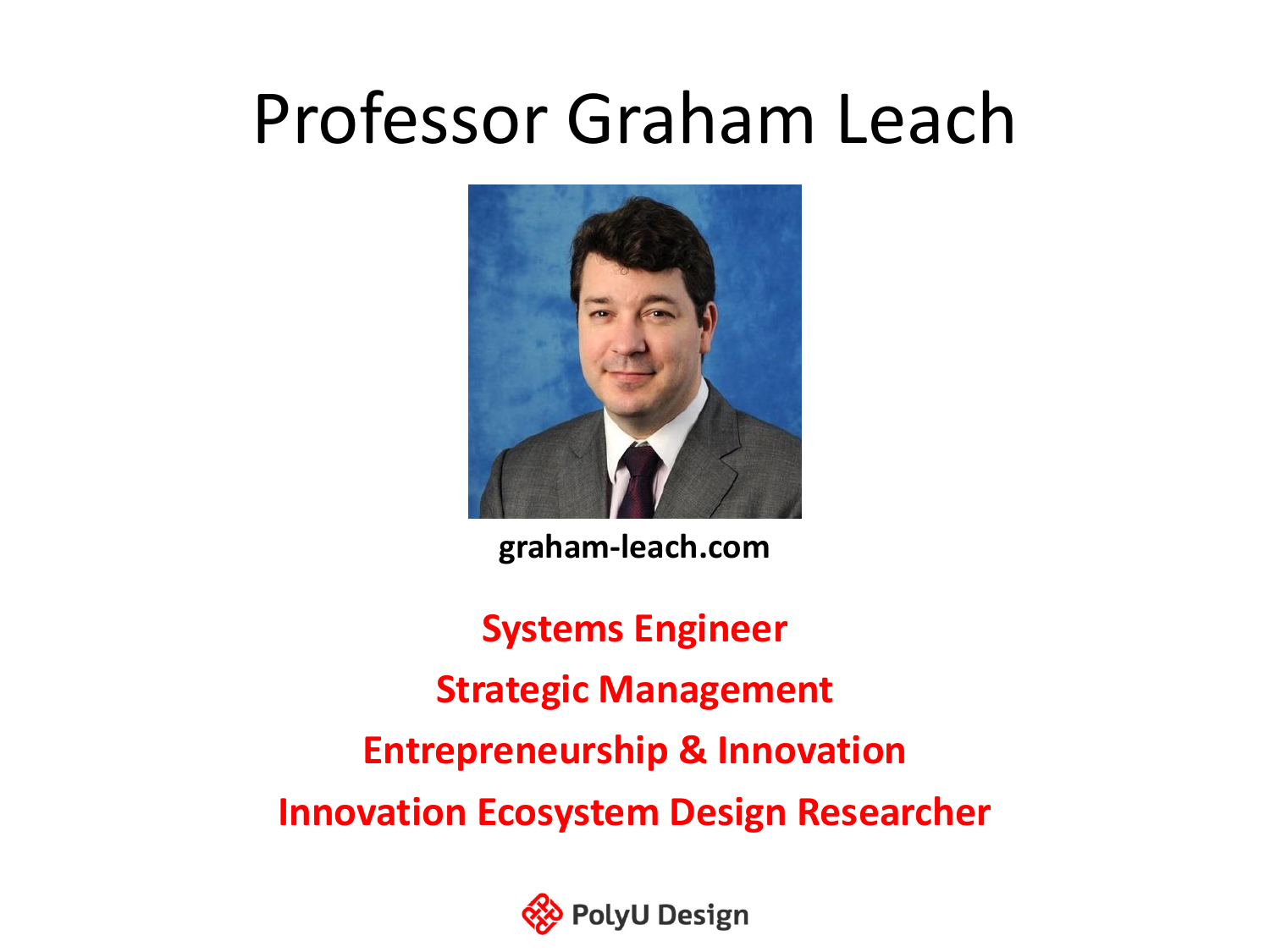## What is a Design Pattern?

A Design Pattern is a time-tested, proven and modular way of quickly creating systems and programs using a set of formal, safe approaches.

A cutting-edge idea when I first studied them in the mid-1990's, Design Patterns are now so common they have become ubiquitous. Today they so everywhere, they have "gone invisible".

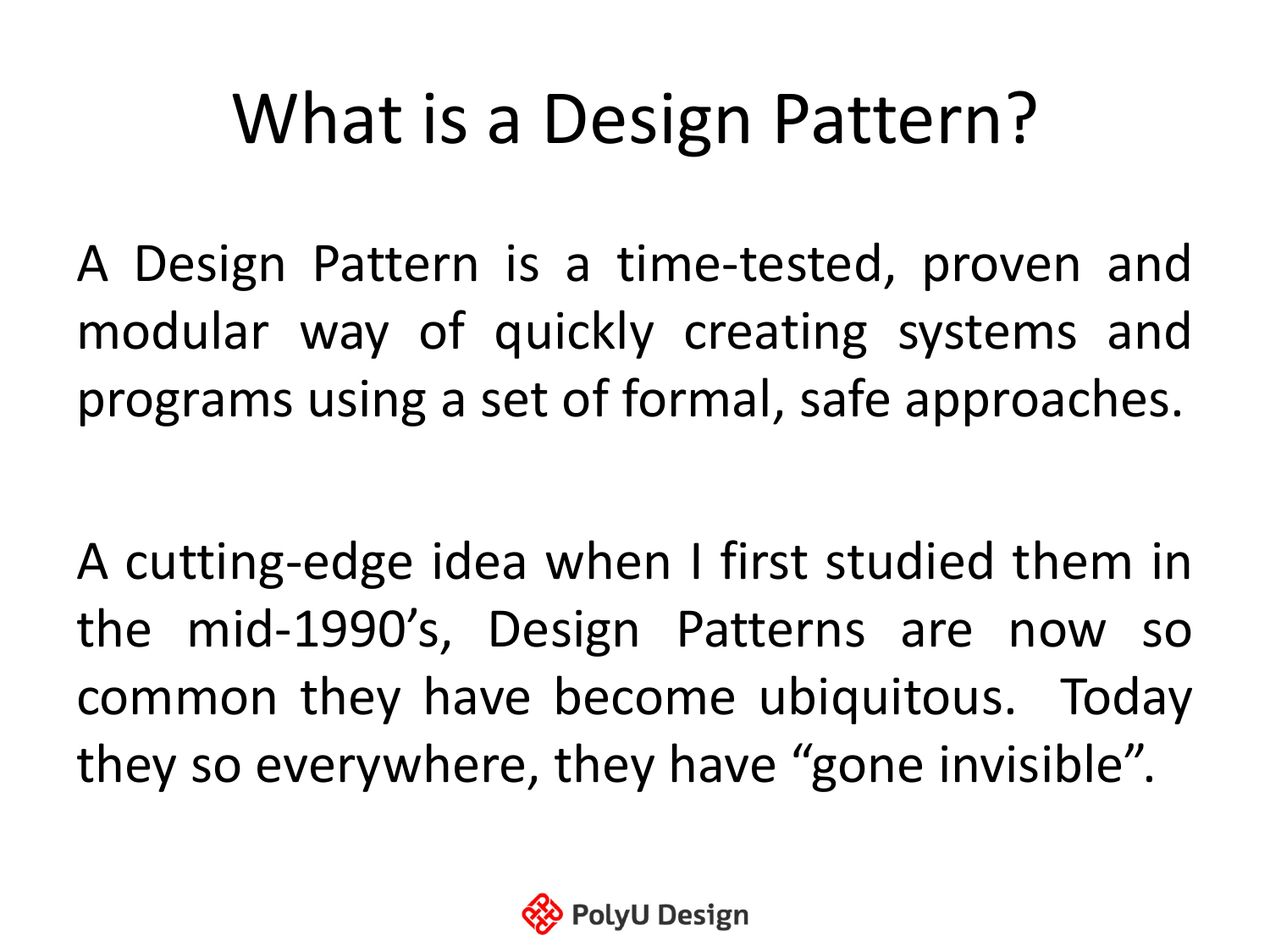## The Book That Kicked It Off



*https://www.amazon.com/Design-Patterns-Elements-Reusable-Object-Oriented/dp/0201633612*

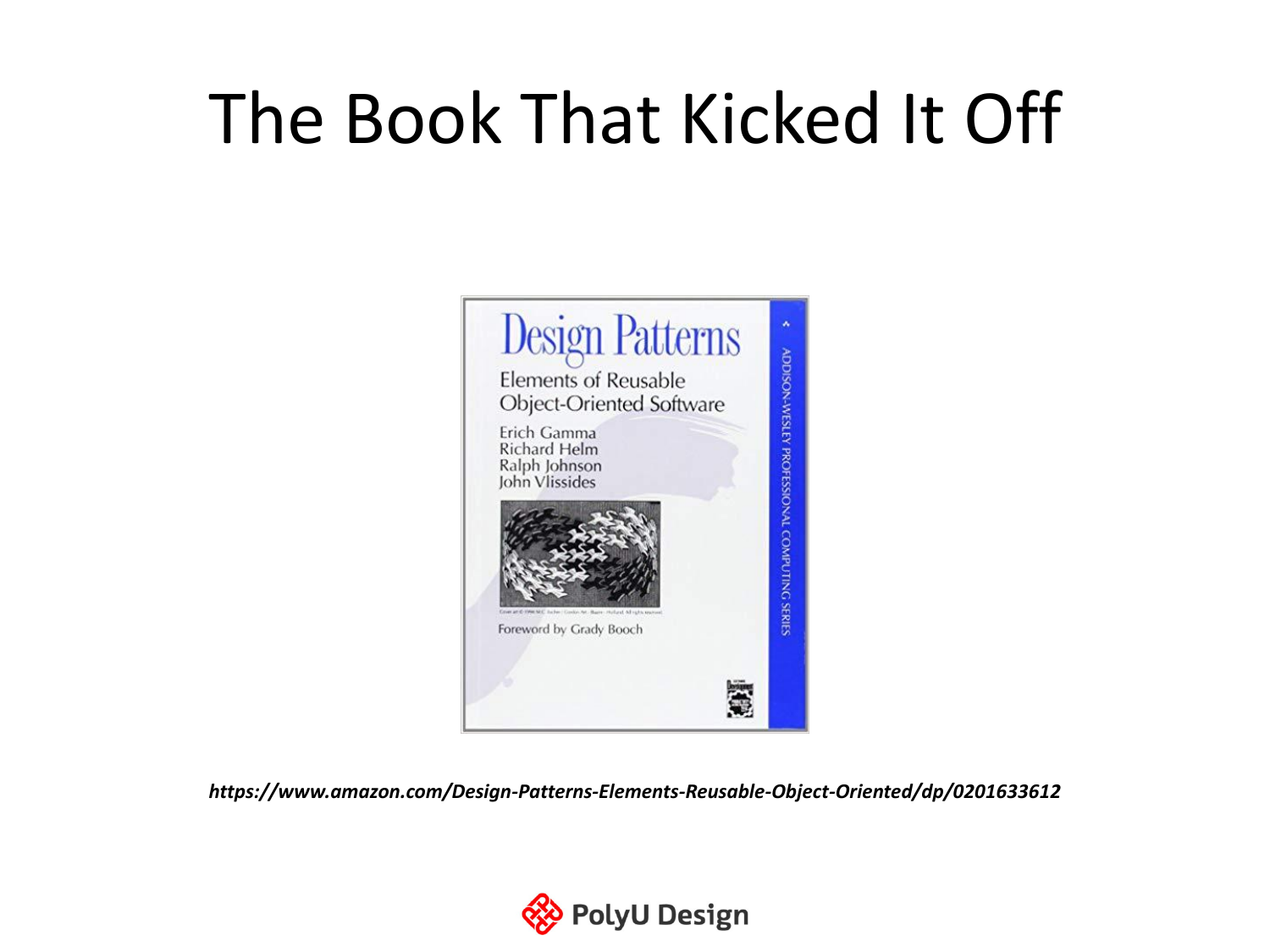## An Example Design Pattern

#### **Strategy Pattern**

• The strategy pattern is a design pattern which presents different potential solutions to the same problem, and allows the program to choose the most suitable one.



*https://www.slideshare.net/DamianGordon1/python-common-design-patterns*

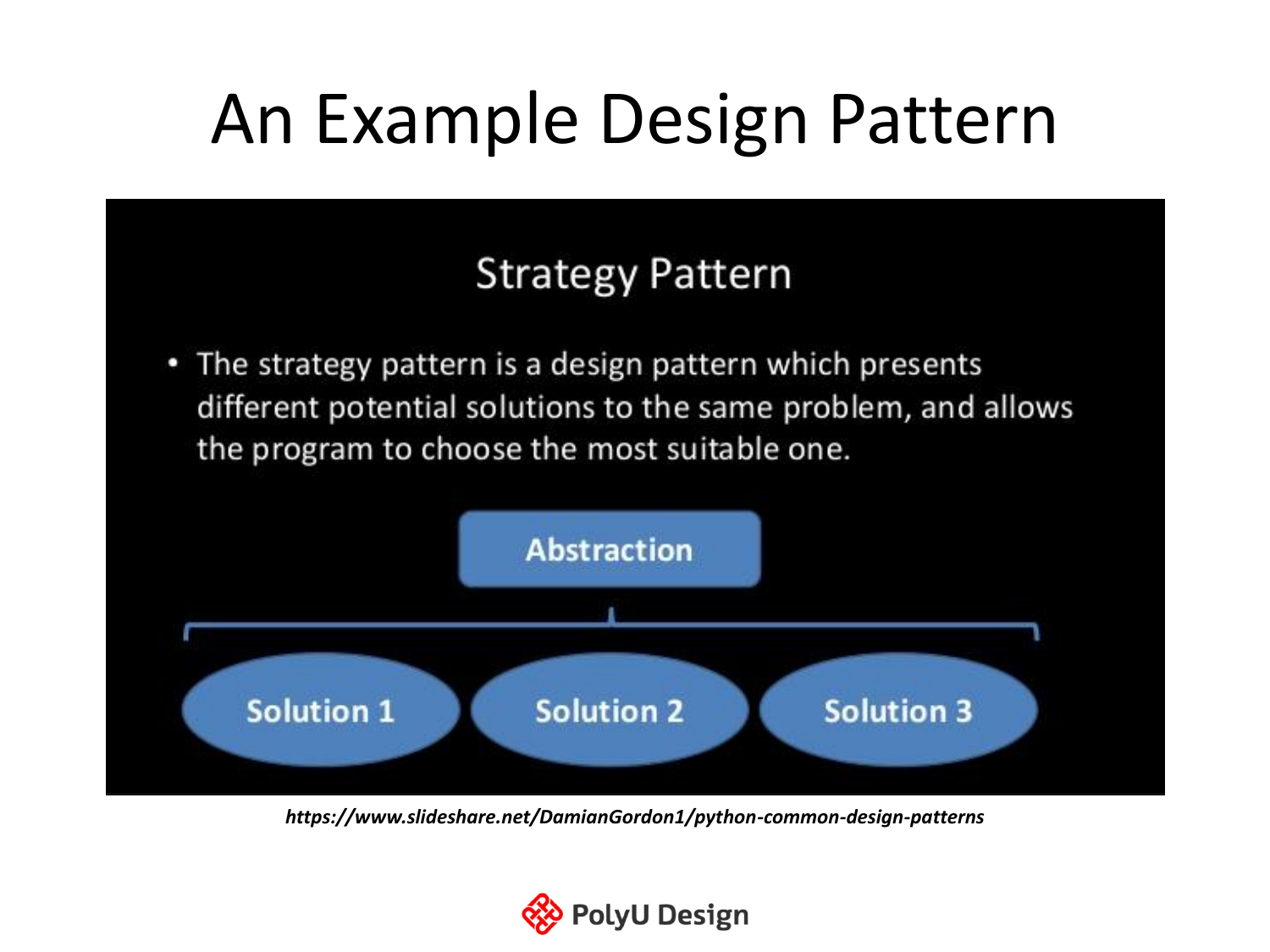### **QUESTION!**

### HOW IS THIS STUFF RELEVANT

### TO SECURITY TOKEN OFFERINGS?

#### **HERE'S TWO GREAT REASONS!**

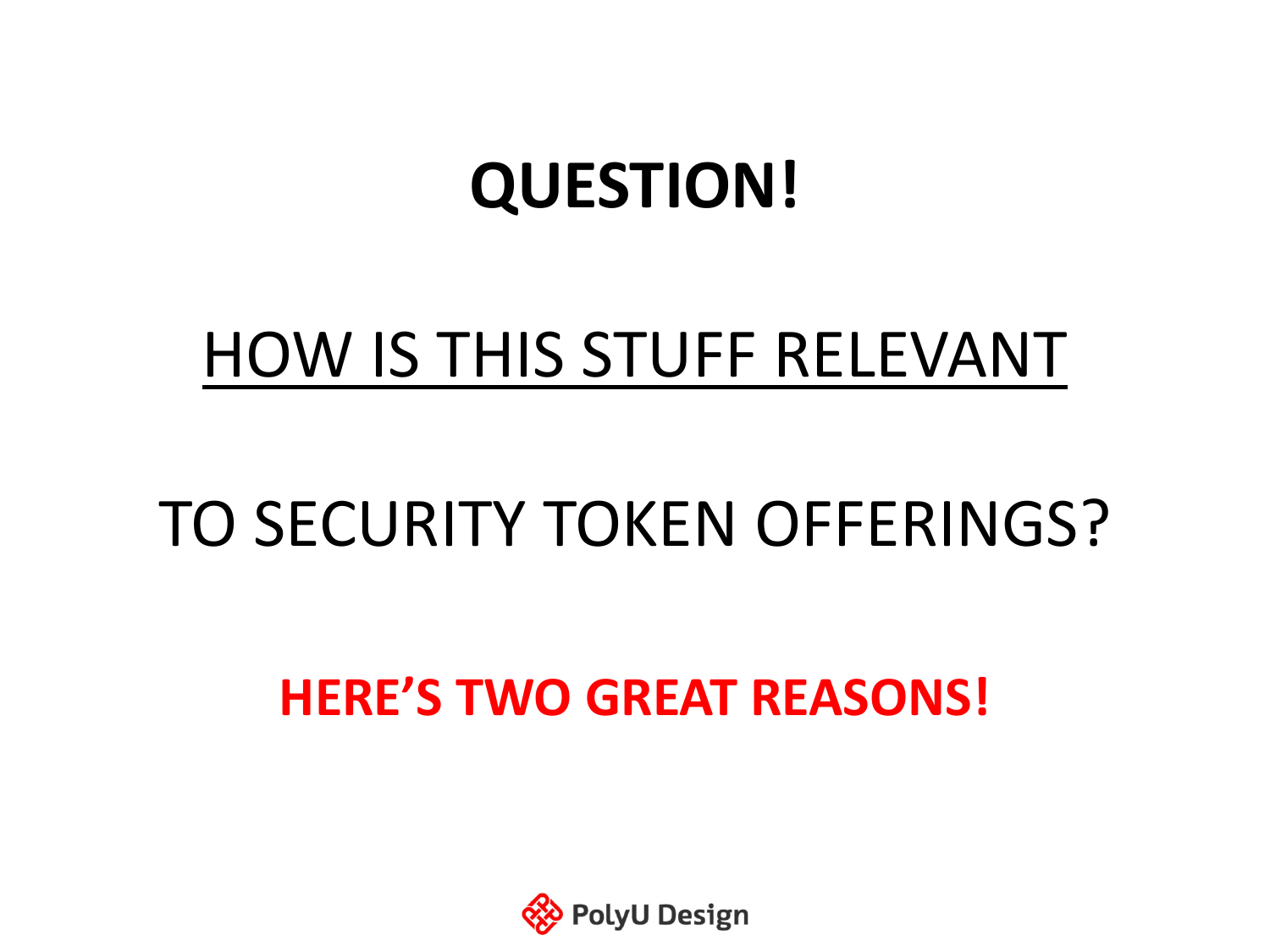## Be Celebrated & Famous!



*https://hackernoon.com/will-stos-security-token-offerings-rule-over-icos-in-2019-8feda7bcf562*

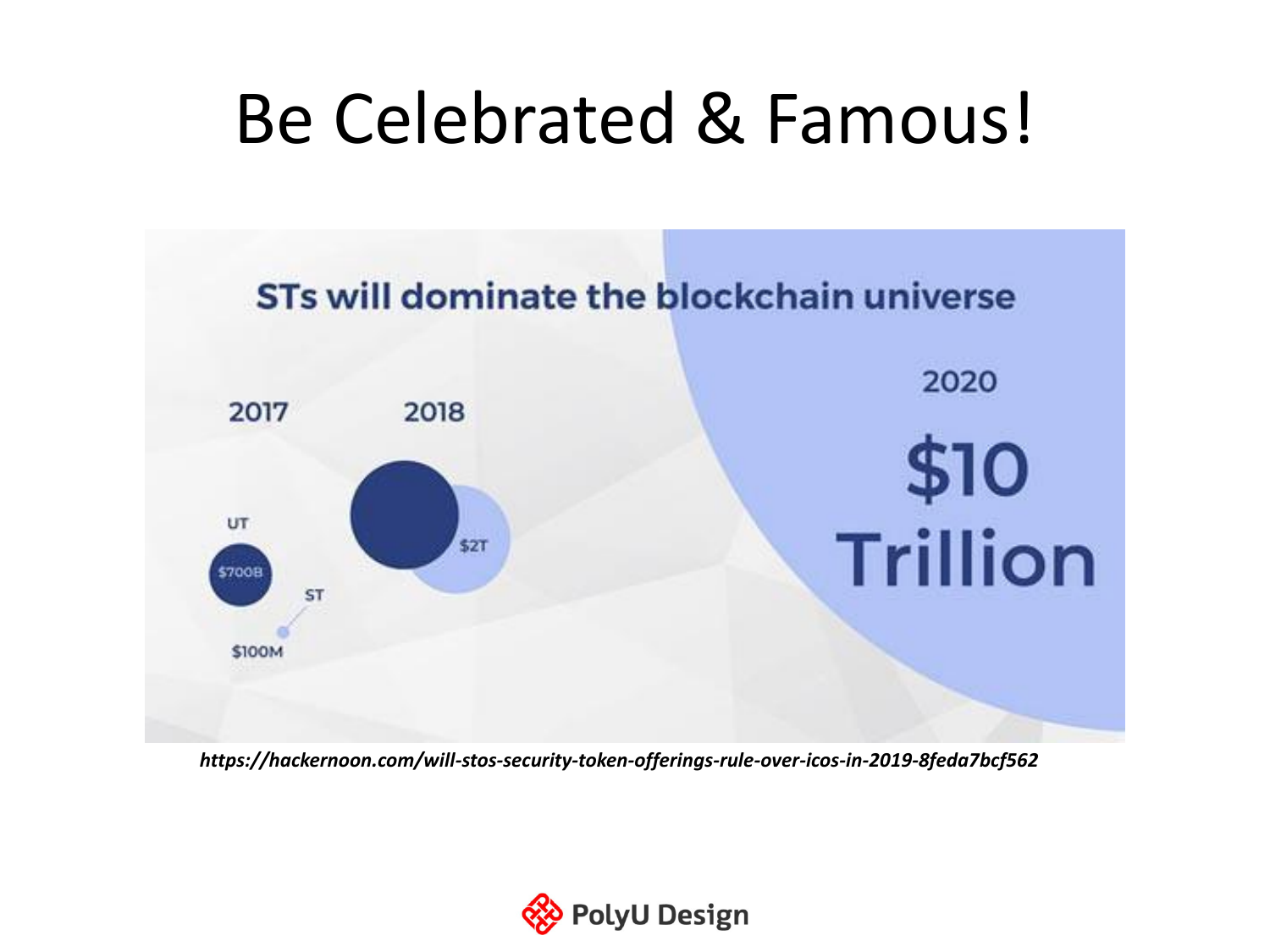## Or Be Shamed & Infamous!



*https://deadcoins.com*

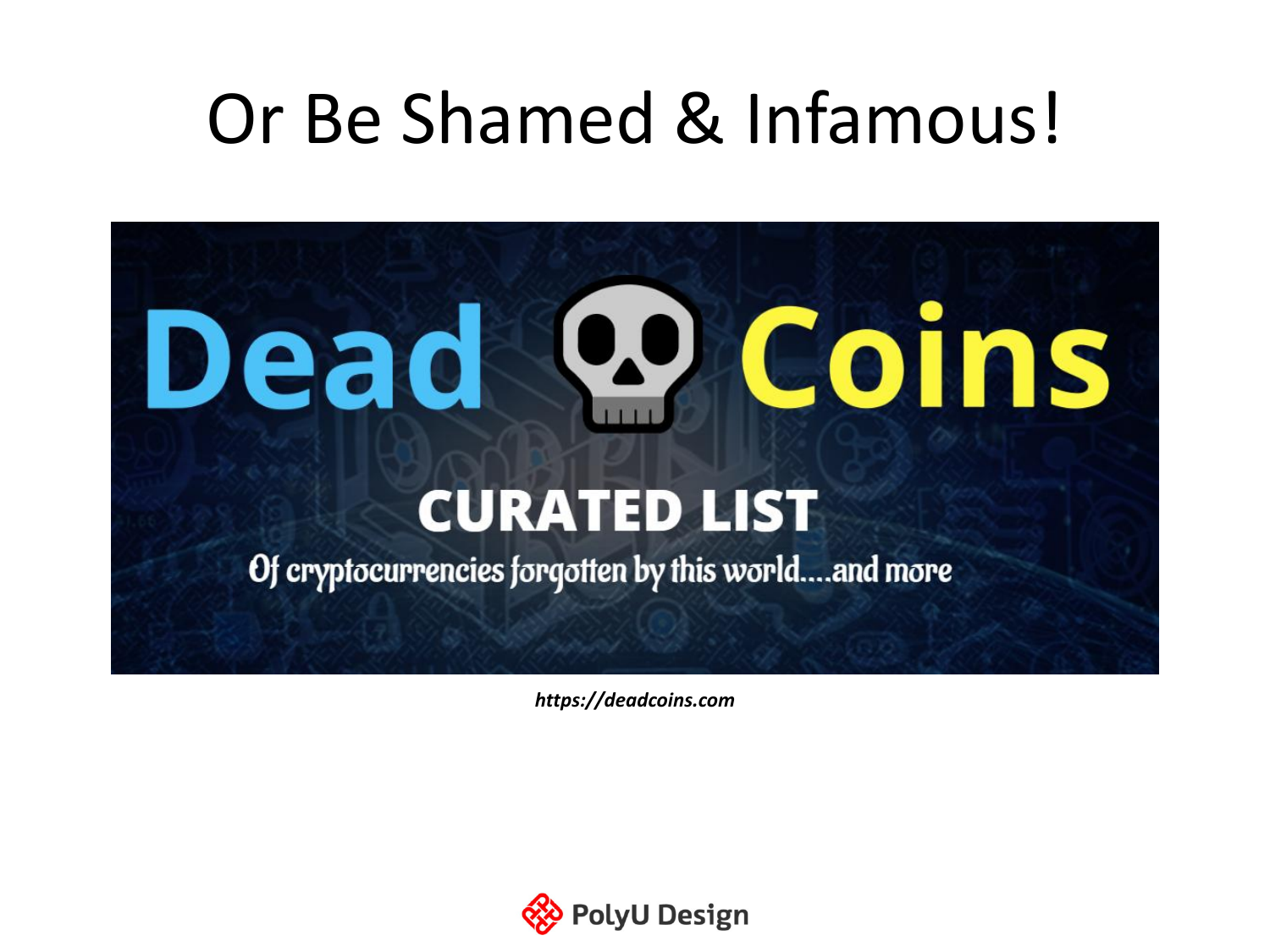

#### **SECURITY TOKEN OFFERING (STO)**

#### **DESIGN PATTERNS TO HELP**

#### **SAVE TIME & MONEY**

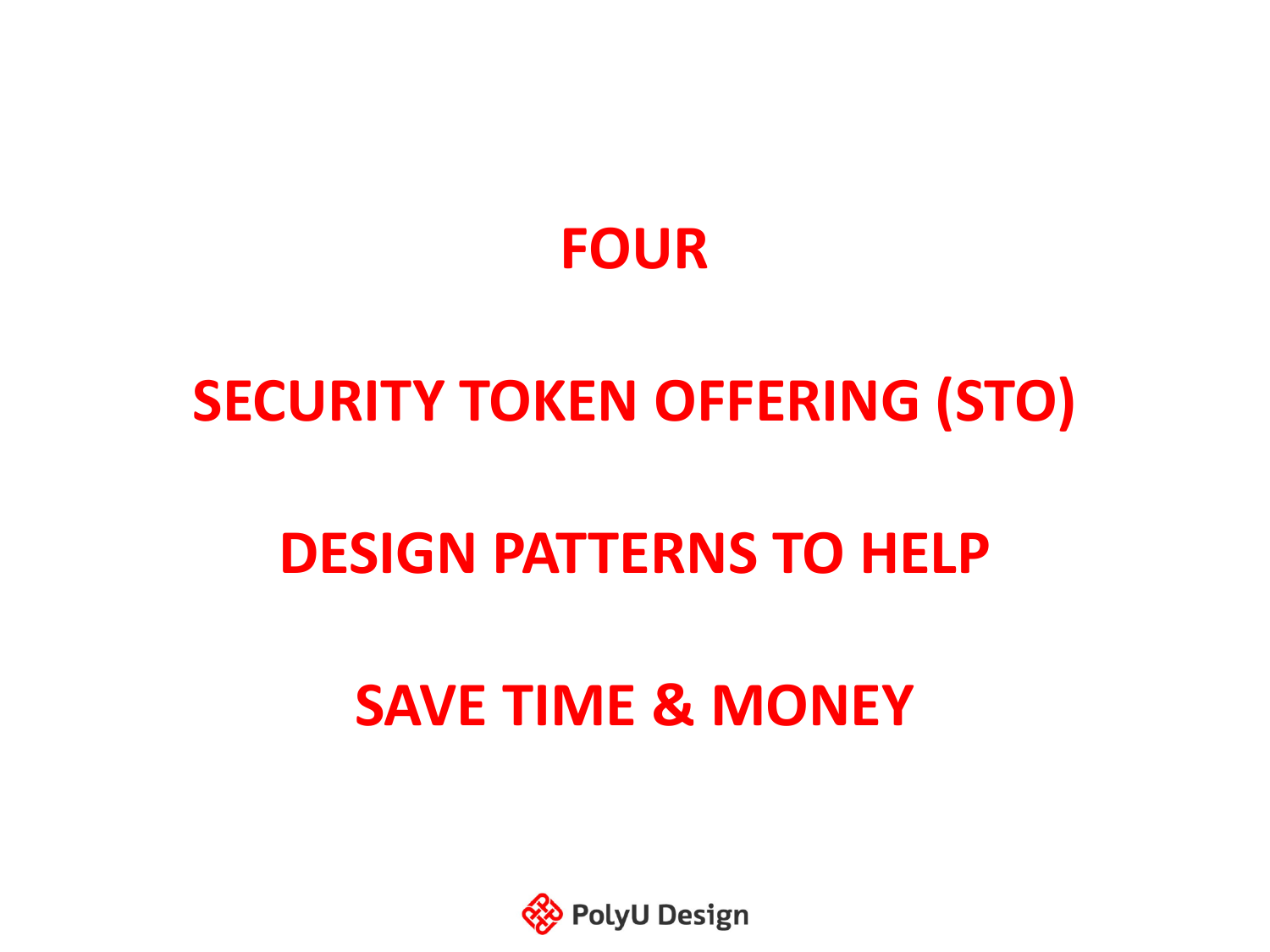### Pattern 1:

## The "STORY" Pattern

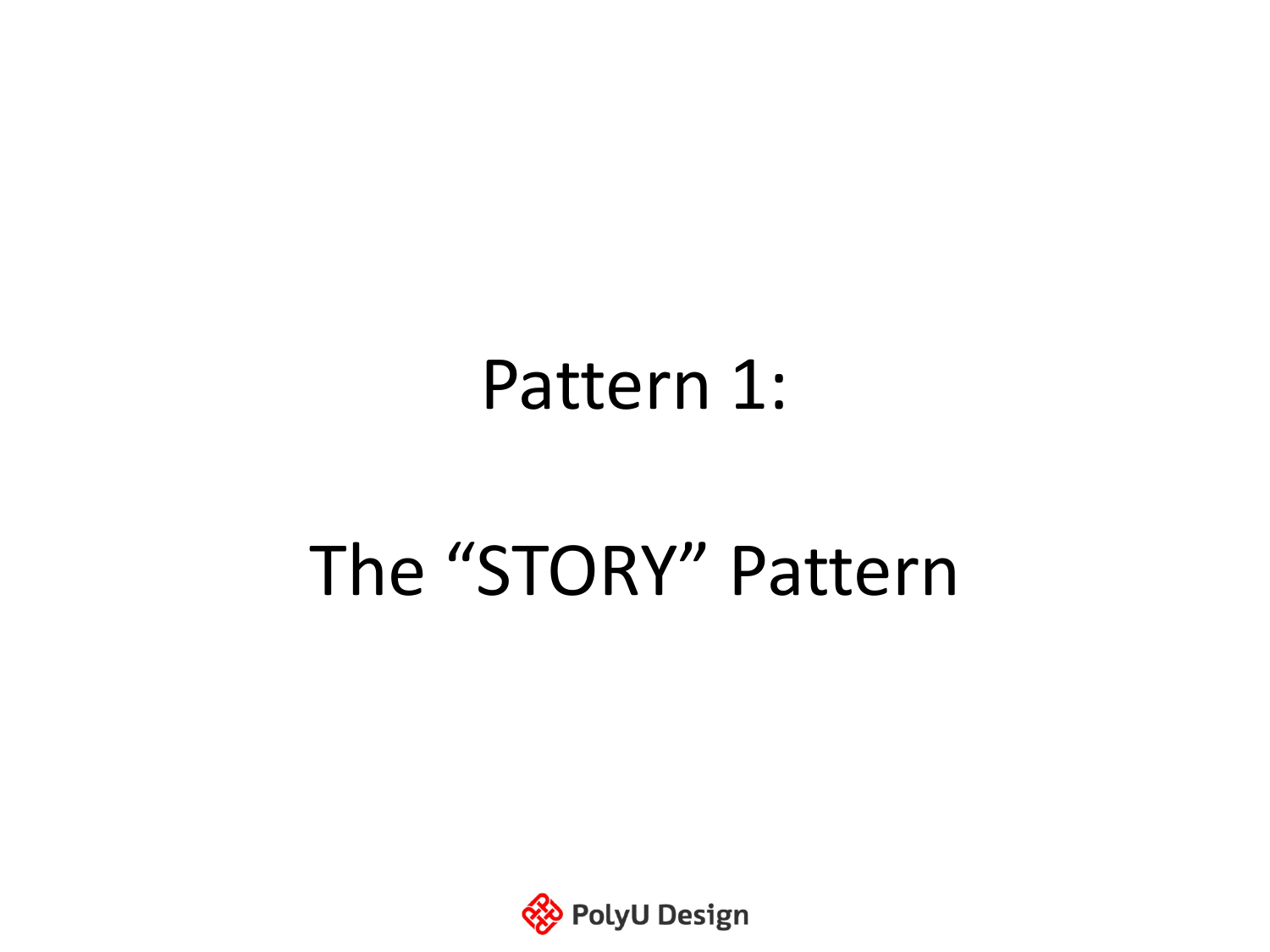# This Pattern **PHRASES** Things

A "GOOD" STO should be designed in such a way that it sell some or all of the future positive cash flows that will result from distinct entities engaging with each other within a defined economic context focused on concentrating generated value either into themselves or into another distinct entity, governed by a mutually agreed upon set of conditions and bound together by a shared sense of time and space.

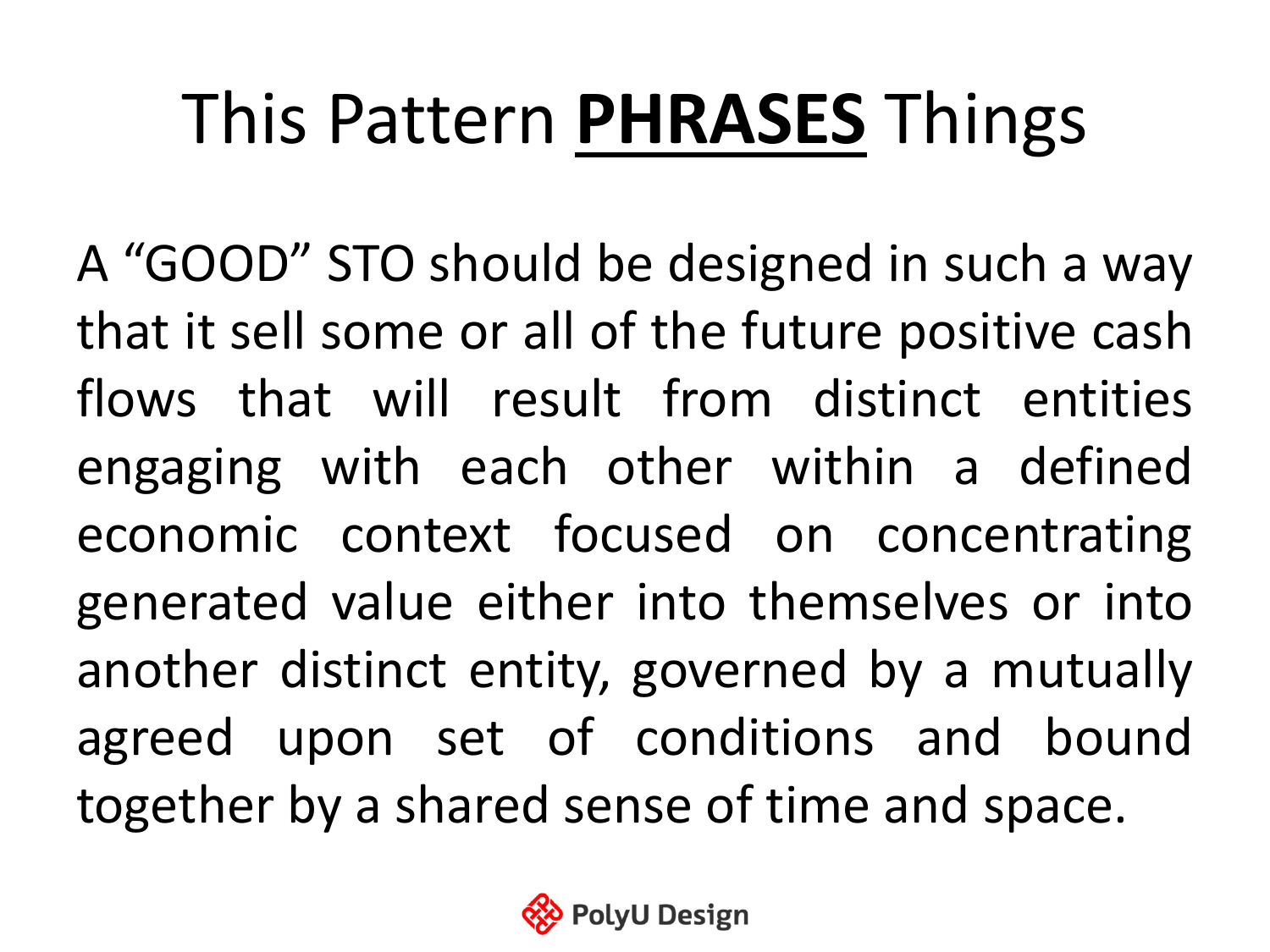### Pattern 2:

## The "MESH" Economy Pattern

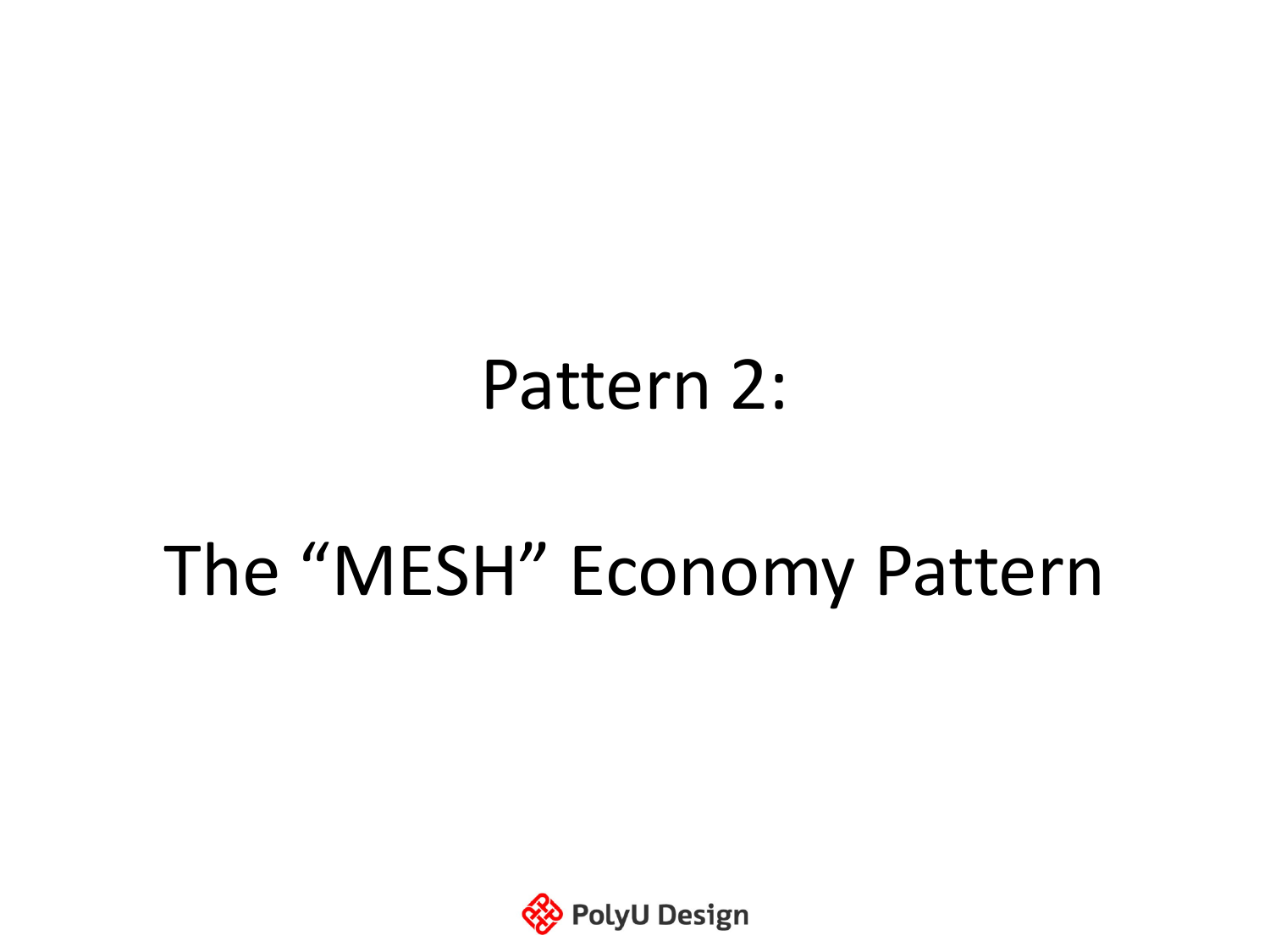## This Pattern **MAPS** Things

#### VeVue Has A MESH Economy



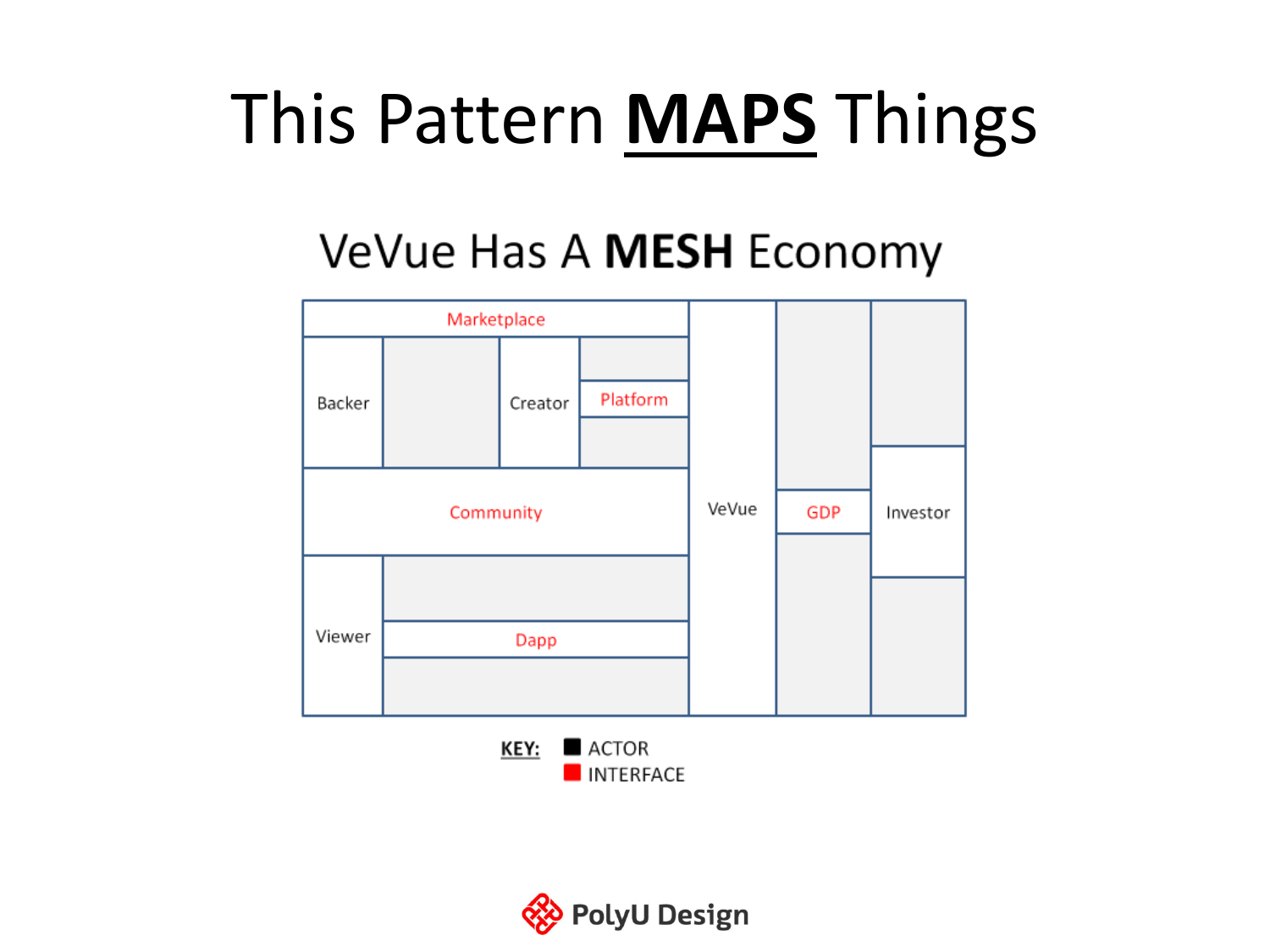### Pattern 3:

## The "ACTOR" Entity Pattern

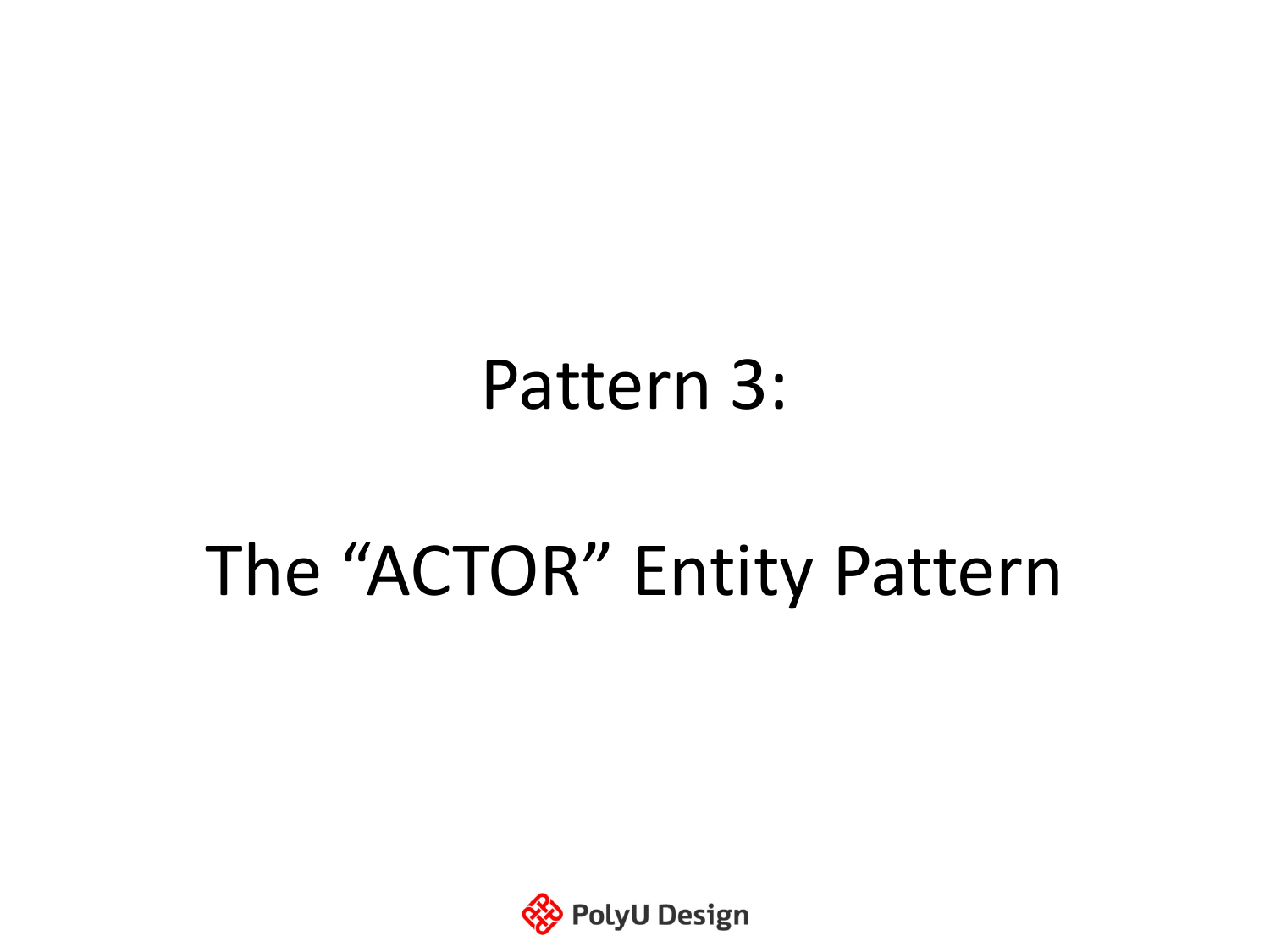## This Pattern **POPULATES** Things

#### Our **MESH** Has Many Actors



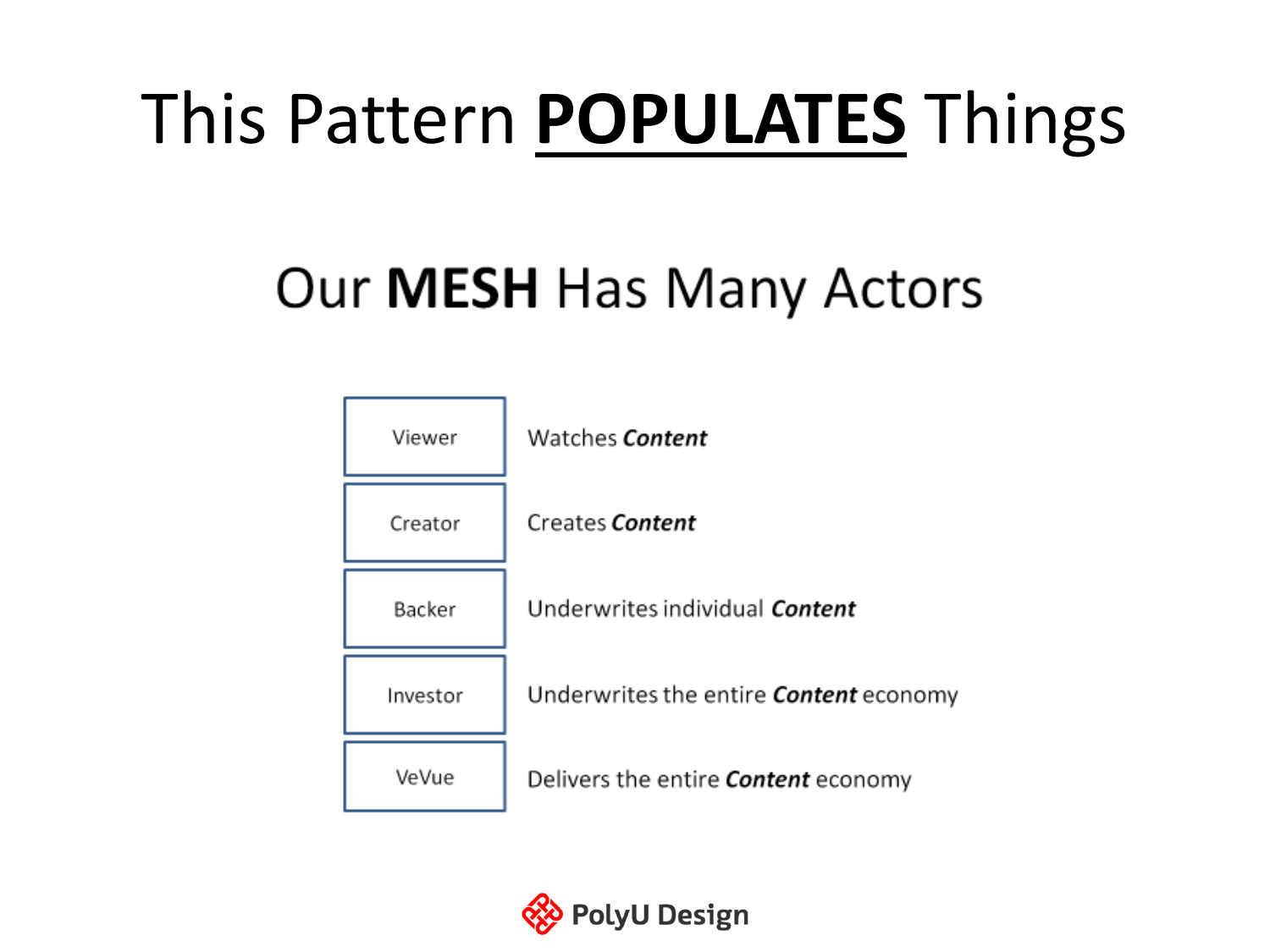### Pattern 4:

## The "MULTI" Token Pattern

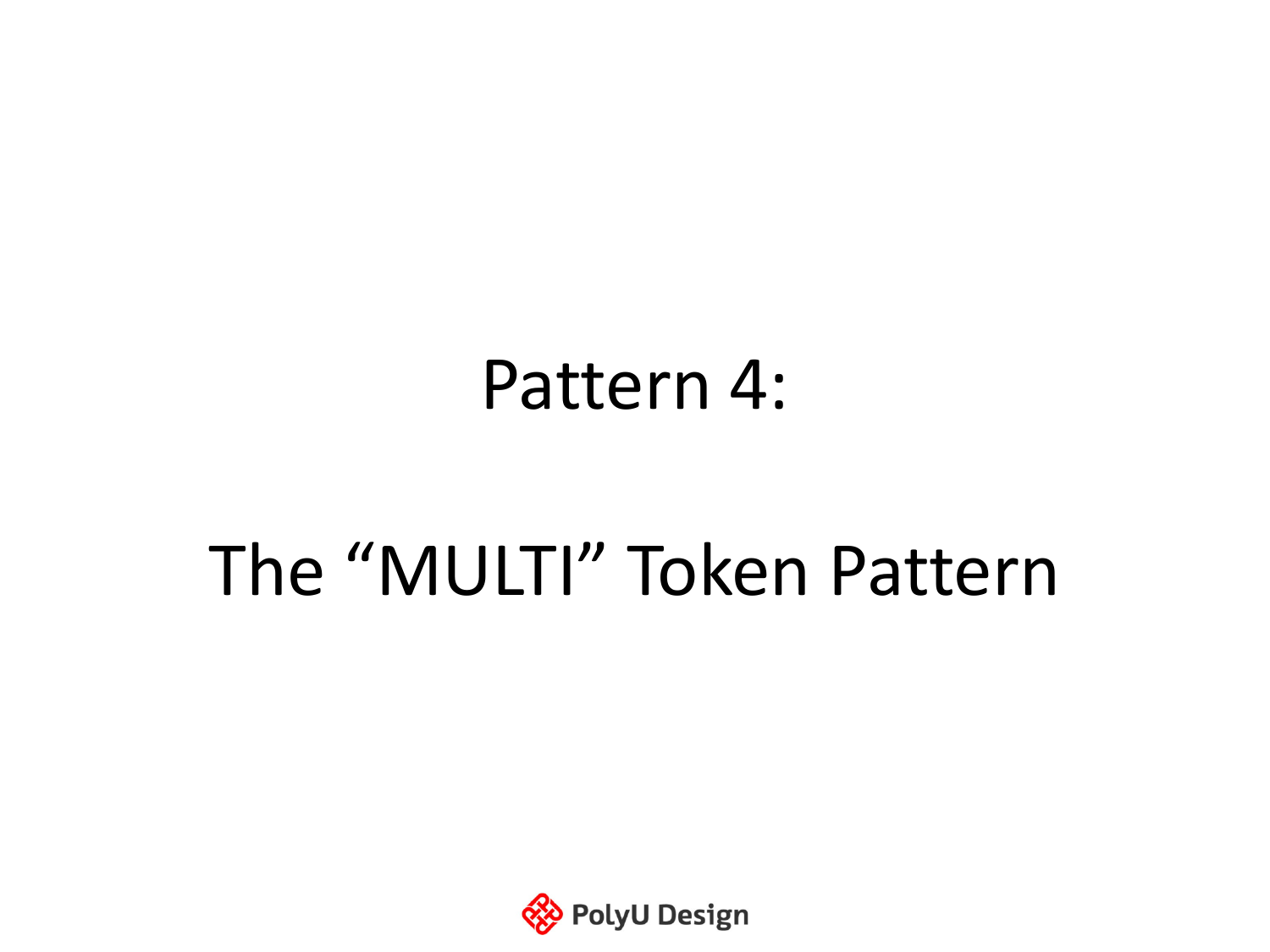# This Pattern **QUANTIFES** Things

#### Purpose Type

- Differentiation ldentity
- Participation Utility
- Valuation Stable
- Ownership Security

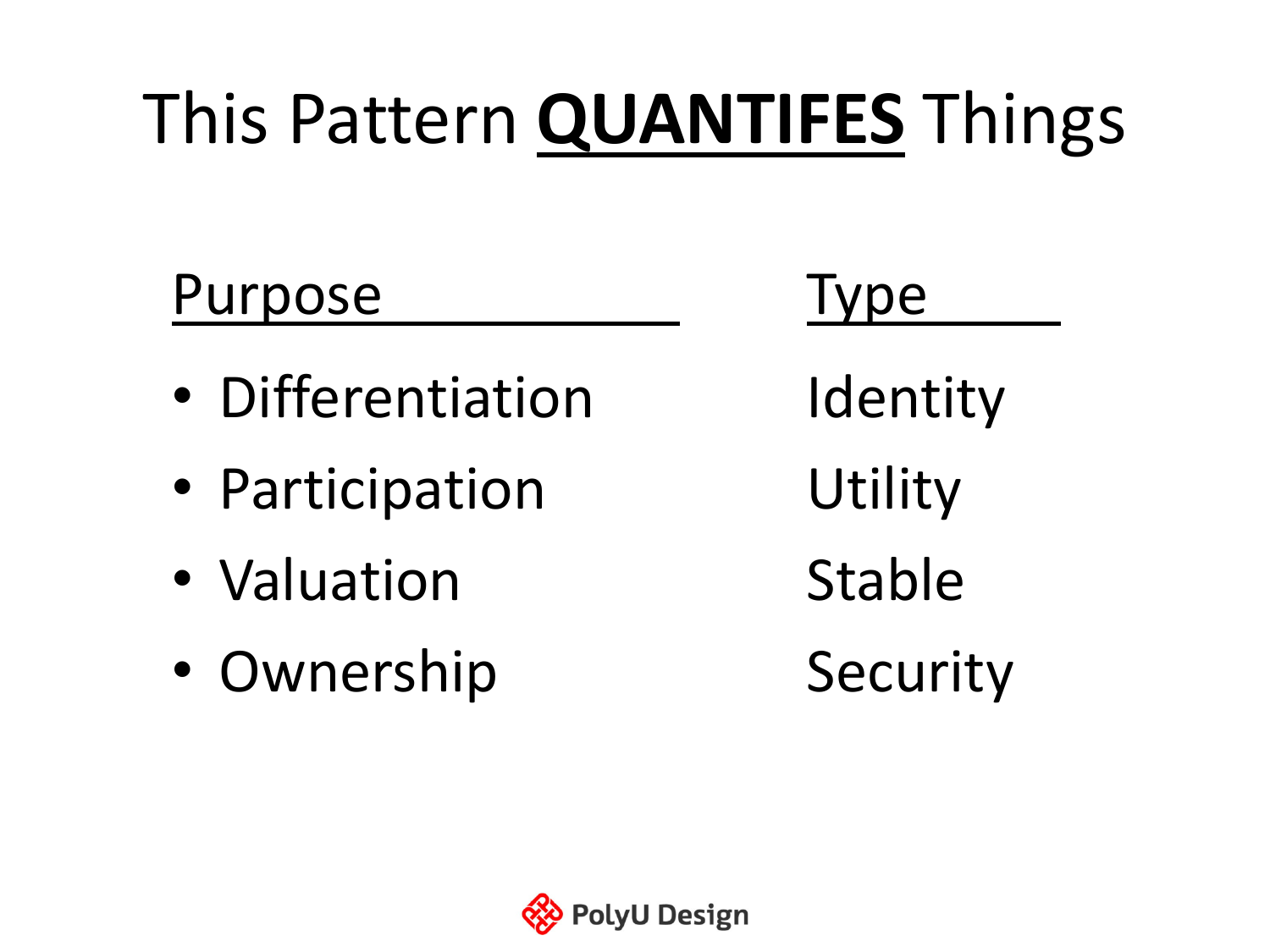### **THERE IS MUCH, MUCH MORE!**

## **SO IF YOU WANT TO DISCUSS…**